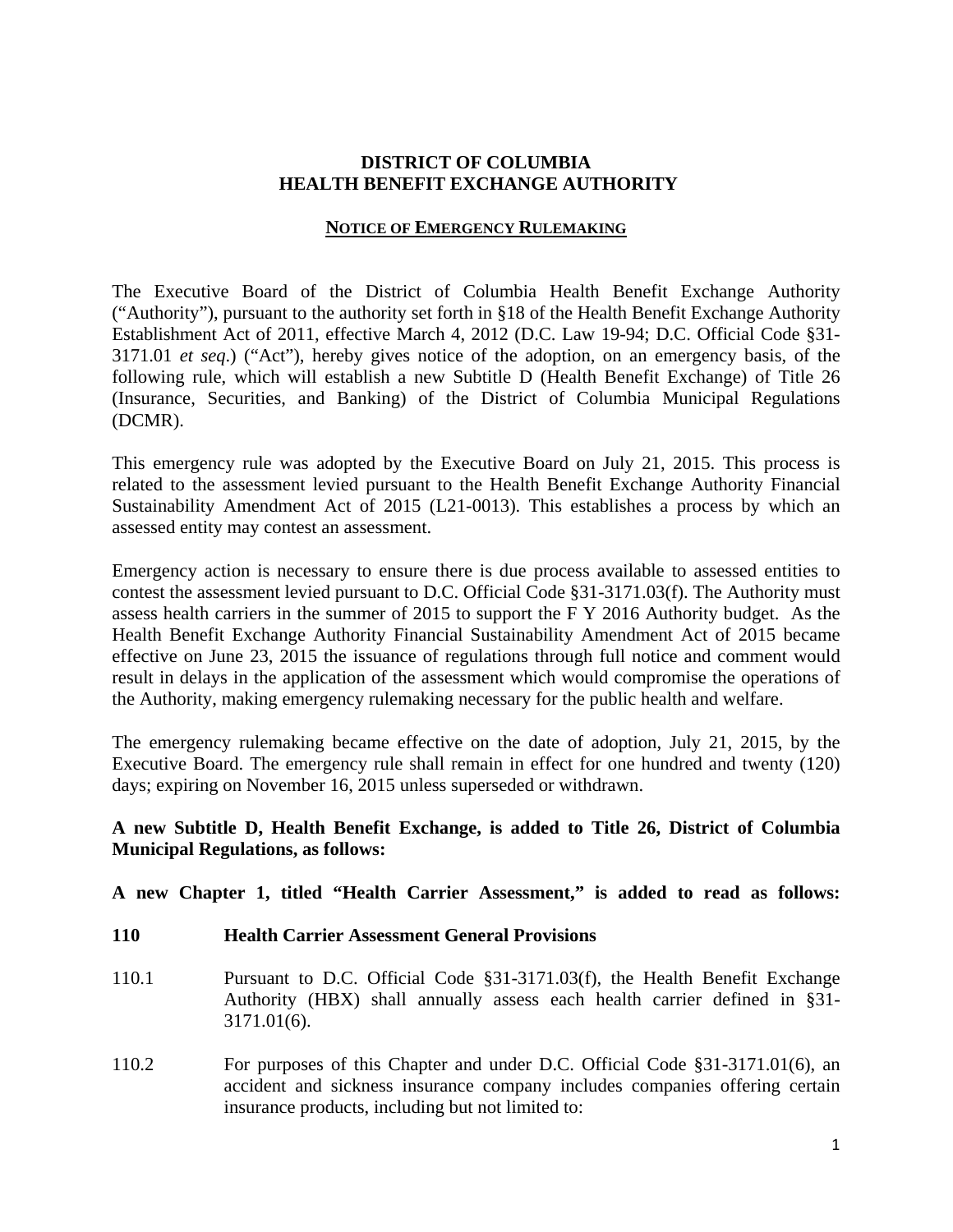- (a) Major medical; and
- (b) Excepted benefits as set forth in 45 C.F.R. §146.145 and 45 C.F.R. §148.220 unless otherwise specified in section 110.3.
- 110.3 For purposes of this Chapter and under D.C. Official Code §31-3171.01(3A), health insurance carrier risks do not include each of the following:
	- (a) Coverage for on-site medical clinics;
	- (b) Coverage issued as a supplement to liability insurance;
	- (c) Credit-only insurance (including mortgage insurance);
	- (d) Federal Employees Dental and Vision Insurance Program, as set forth at 5. C.F.R. §894.101 *et seq.*;
	- (e) Federal Employees Health Benefits Program, as set forth at 5 C.F.R §890.101 *et seq.*;
	- (f) Liability insurance, including general liability and auto liability insurance;
	- (g) Medicare Part D, as set forth at 42 U.S.C. §1395w-101 *et seq.*;
	- (h) Stop-loss insurance; and
	- (i) Workers' compensation or similar insurance.

### **120 Health Carrier Assessment Administrative Appeal**

- 120.1 An entity assessed pursuant to D.C. Official Code § 31-3171.03(f) may file a request for reconsideration under this section to contest the assessment in the Notice of Assessment. An entity is limited to contesting its classification under §31-3171.01(6), a processing error, the incorrect application of relevant methodology, or mathematical error with respect to the assessment.
- 120.2 An entity must file a request for reconsideration within 45 calendar days after the date of the Notice of Assessment. Submission of a request for reconsideration does not toll the due date for submitting payment of the assessment.
- 120.3 A contesting entity must specify the basis for the reconsideration in the request, as specified in section 120.1. Such entity may provide, only at the time the reconsideration is requested or to rebut additional information provided to the entity by the Executive Director of the Authority or his or her designee consistent